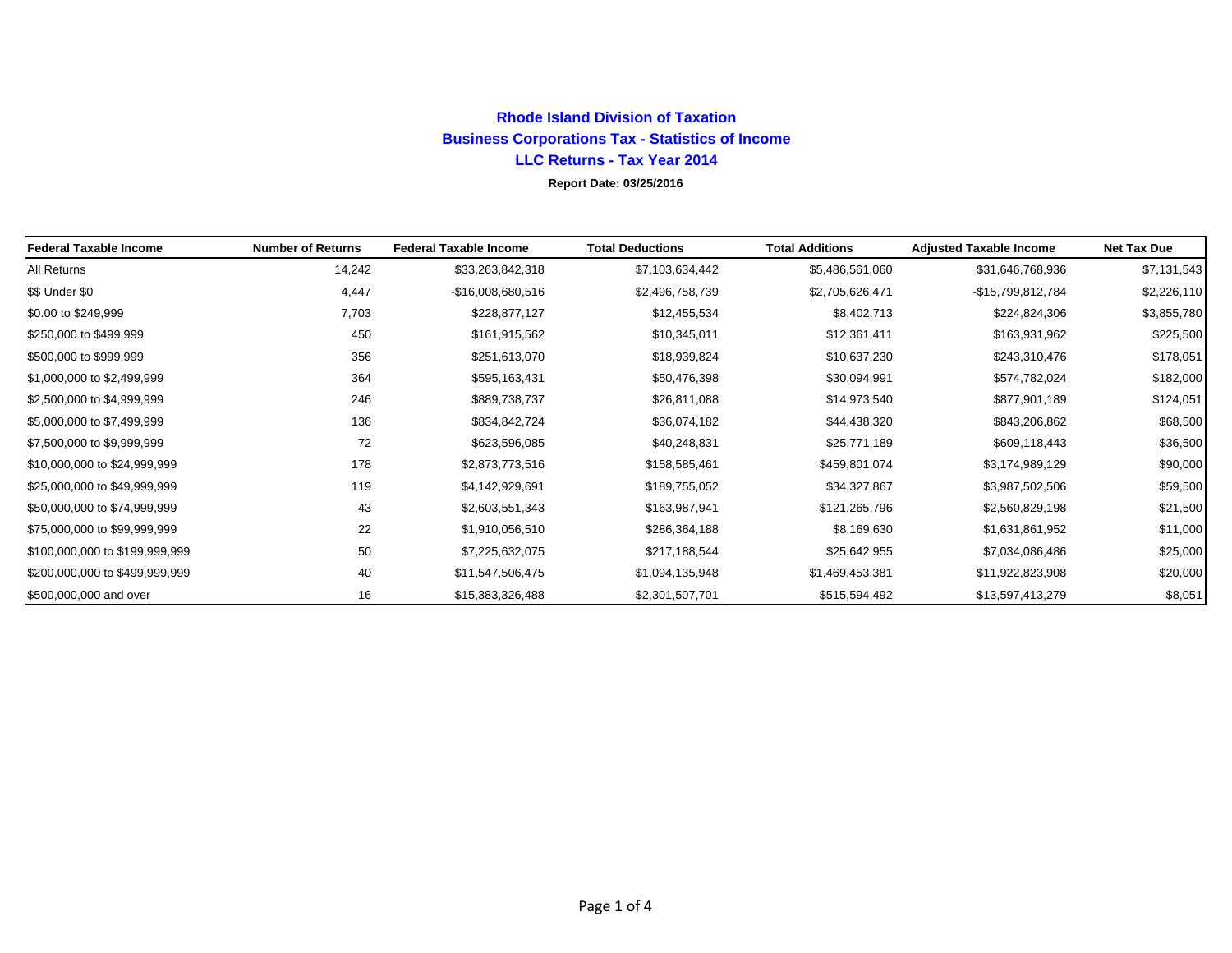## **Rhode Island Division of Taxation Business Corporations Tax - Statistics of Income LLC Returns - Deductions from Federal Taxable Income - Tax Year 2014 Report Date: 03/25/2016**

|                                | Number of      |       | <b>Exempt Dividends and Interest</b> |       | <b>Bonus Depreciation and Sec 179</b> |          | Discharge of Indebtedness |
|--------------------------------|----------------|-------|--------------------------------------|-------|---------------------------------------|----------|---------------------------|
| Federal Taxable Income         | <b>Returns</b> | Count | Amount                               | Count | Amount                                | Count    | Amount                    |
| All Returns                    | 14,242         | 116   | \$490,866,862                        | 2,645 | \$3,221,997,981                       | 11       | \$3,390,769,599           |
| \$\$ Under \$0                 | 4,447          | 20    | \$702,614                            | 850   | \$541,090,673                         | 4        | \$1,954,965,452           |
| \$0.00 to \$249,999            | 7,703          | 21    | \$3,069,545                          | 1,015 | \$9,385,989                           | $\Omega$ | \$0                       |
| \$250,000 to \$499,999         | 450            | 5     | \$13,154                             | 148   | \$8,751,271                           |          | \$1,580,586               |
| \$500,000 to \$999,999         | 356            | 6     | \$25,132                             | 151   | \$18,914,692                          | $\Omega$ | \$0                       |
| \$1,000,000 to \$2,499,999     | 364            | 9     | \$354,495                            | 159   | \$50,121,903                          | $\Omega$ | \$0                       |
| \$2,500,000 to \$4,999,999     | 246            | 13    | \$6,280,518                          | 95    | \$13,475,316                          |          | \$7,055,254               |
| \$5,000,000 to \$7,499,999     | 136            | 4     | \$19,605                             | 45    | \$36,054,577                          | $\Omega$ | \$0                       |
| \$7,500,000 to \$9,999,999     | 72             | 8     | \$1,423,794                          | 27    | \$36,361,810                          |          | \$2,463,227               |
| \$10,000,000 to \$24,999,999   | 178            | 9     | \$714,629                            | 61    | \$150,802,993                         |          | \$7,067,839               |
| \$25,000,000 to \$49,999,999   | 119            |       | \$43,099,456                         | 37    | \$133,320,254                         | 2        | \$13,335,342              |
| \$50,000,000 to \$74,999,999   | 43             | 2     | \$54,262,184                         | 13    | \$109,725,757                         | $\Omega$ | \$0                       |
| \$75,000,000 to \$99,999,999   | 22             | 0     | \$0                                  | 6     | \$286,364,188                         | $\Omega$ | \$0                       |
| \$100,000,000 to \$199,999,999 | 50             | 3     | \$65,655                             | 18    | \$217,122,889                         | $\Omega$ | \$0                       |
| \$200,000,000 to \$499,999,999 | 40             | 3     | \$193,592,619                        | 16    | \$900,543,329                         | $\Omega$ | \$0                       |
| \$500,000,000 and over         | 16             | 6     | \$187,243,462                        | 4     | \$709,962,340                         |          | \$1,404,301,899           |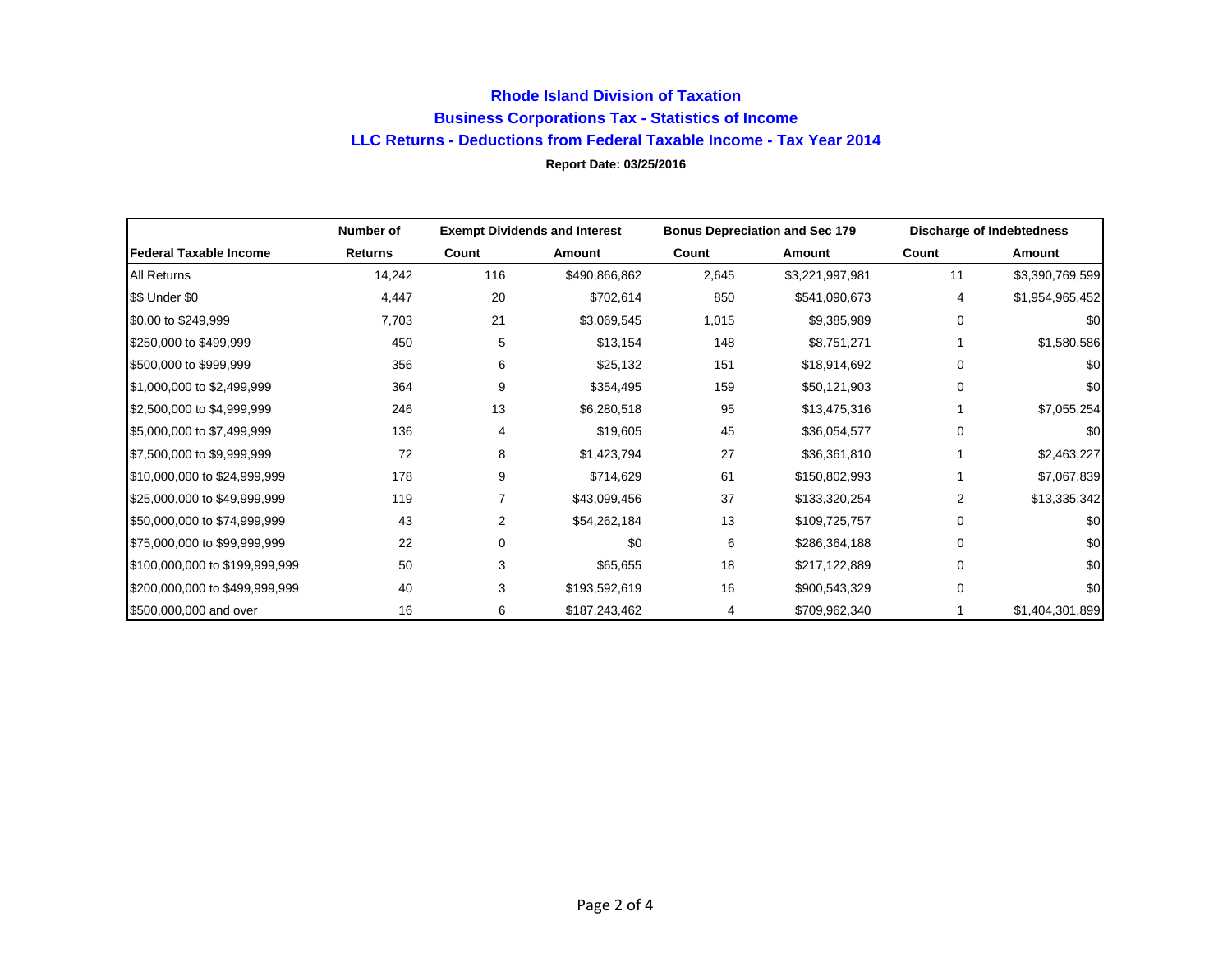## **Rhode Island Division of Taxation Business Corporations Tax - Statistics of Income LLC Returns - Additions to Federal Taxable Income - Tax Year 2014 Report Date: 03/25/2016**

|                                | Number of      | <b>Interest Income</b> |               | <b>Bonus Depreciation and Sec 179</b> |                 |
|--------------------------------|----------------|------------------------|---------------|---------------------------------------|-----------------|
| <b>Federal Taxable Income</b>  | <b>Returns</b> | Count                  | <b>Amount</b> | Count                                 | Amount          |
| <b>All Returns</b>             | 14,242         | 125                    | \$91,106,417  | 1,585                                 | \$5,395,454,643 |
| \$\$ Under \$0                 | 4,447          | 21                     | \$745,034     | 661                                   | \$2,704,881,437 |
| \$0.00 to \$249,999            | 7,703          | 24                     | \$574,900     | 406                                   | \$7,827,813     |
| \$250,000 to \$499,999         | 450            | 6                      | \$276,739     | 74                                    | \$12,084,672    |
| \$500,000 to \$999,999         | 356            | 9                      | \$63,921      | 68                                    | \$10,573,309    |
| \$1,000,000 to \$2,499,999     | 364            | 13                     | \$203,198     | 96                                    | \$29,891,793    |
| \$2,500,000 to \$4,999,999     | 246            | 13                     | \$1,130,324   | 65                                    | \$13,843,216    |
| \$5,000,000 to \$7,499,999     | 136            | 4                      | \$728,131     | 44                                    | \$43,710,189    |
| \$7,500,000 to \$9,999,999     | 72             | 5                      | \$405,004     | 19                                    | \$25,366,185    |
| \$10,000,000 to \$24,999,999   | 178            | 10                     | \$1,946,830   | 62                                    | \$457,854,244   |
| \$25,000,000 to \$49,999,999   | 119            | 4                      | \$581,074     | 38                                    | \$33,746,793    |
| \$50,000,000 to \$74,999,999   | 43             | 2                      | \$1,511,709   | 13                                    | \$119,754,087   |
| \$75,000,000 to \$99,999,999   | 22             | 2                      | \$4,650       | 7                                     | \$8,164,980     |
| \$100,000,000 to \$199,999,999 | 50             | 3                      | \$388,756     | 14                                    | \$25,254,199    |
| \$200,000,000 to \$499,999,999 | 40             | 2                      | \$44,031      | 11                                    | \$1,469,409,350 |
| \$500,000,000 and over         | 16             | 7                      | \$82,502,116  | 7                                     | \$433,092,376   |